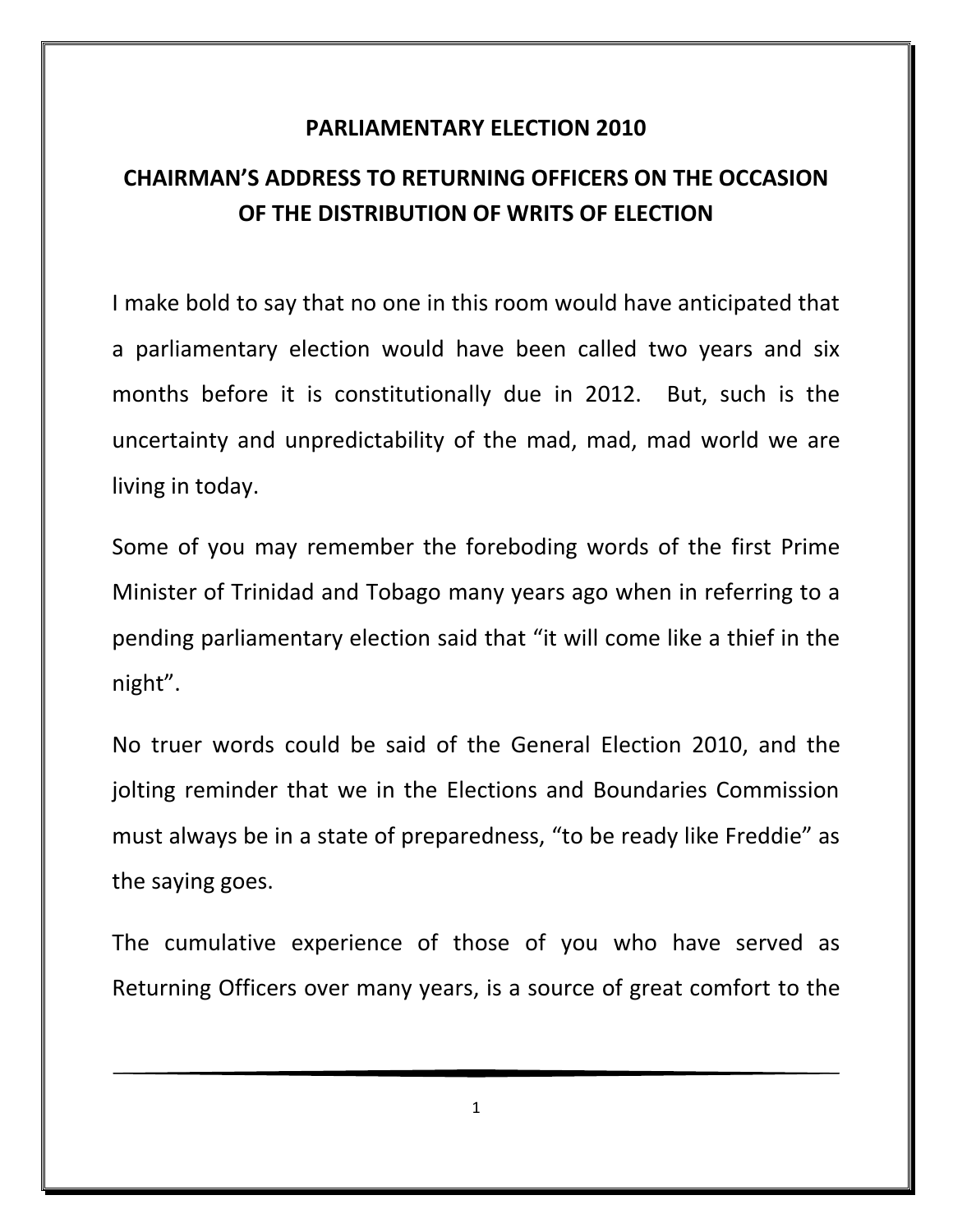Commission. Bolstered thereby, we are sanguine that the conduct of the elections will be in safe, reliable and competent hands.

To the few who are serving in the capacity of Returning Officer for the first time, I say follow closely today's training session, and the instructions and guidance of your more knowledgeable supervising officers.

The Commission is well aware of the enormity of the task you have undertaken to perform. But let your watchword be *nil desperandum*: do not despair. Be strengthened by the realization that you constitute as a group one of the main pillars, one of the principal guardians of our democracy.

The Presidential Writ which you shall receive in the course of today's proceedings commands each and every one of you: "… to cause a poll to be taken ... on  $24^{th}$  May 2010 and that you do cause the name of such member when so elected to be certified to the Chief Election Officer not later than the seventh day next following the declaration by you of the result of the poll."

Causing a poll to be taken involves a host of activities for the myriad political scene. You have to assist in the selection of polling stations in

2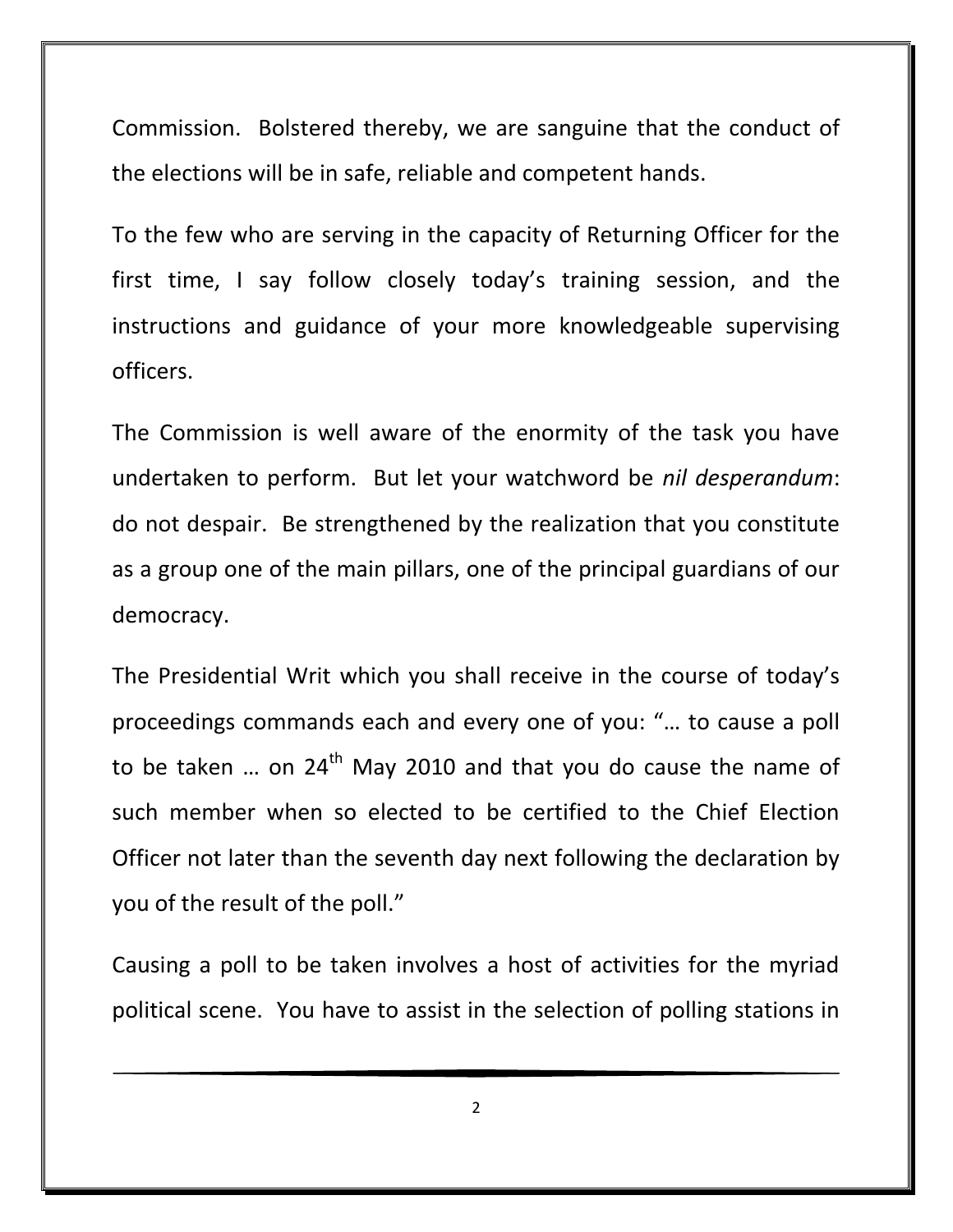the polling divisions of your electoral districts. You have, very importantly, and crucially to play a part in the recruitment, training, and selection of poll-day staff; to emphasise in the training that polling station staff or perhaps I should say the polling station team must ensure that voters are able to cast their ballots in secret, free from influence and in a calm atmosphere. You have to collect the working tools – the materiel as it were – from the Chief Election Officer and distribute them to your polling stations; and for the obverse of that function. Another crucial function is the monitoring of polling stations, which means in effect that you have to maintain regular surveillance of them. Finally as stated earlier you are responsible for declaring the results of the poll.

As I just alluded to it, pay particular attention to the selection of pollday staff. No doubt, in the sessions to be presented by the Chief Election Officer and his staff the relevant details would follow. However, permit me just a few minutes to draw to your attention the following.

 $\checkmark$  The Presiding and Deputy Presiding Officers you select must be capable of organizing the layout of their polling stations and to liaise with the key-holder of the polling station in advance so that the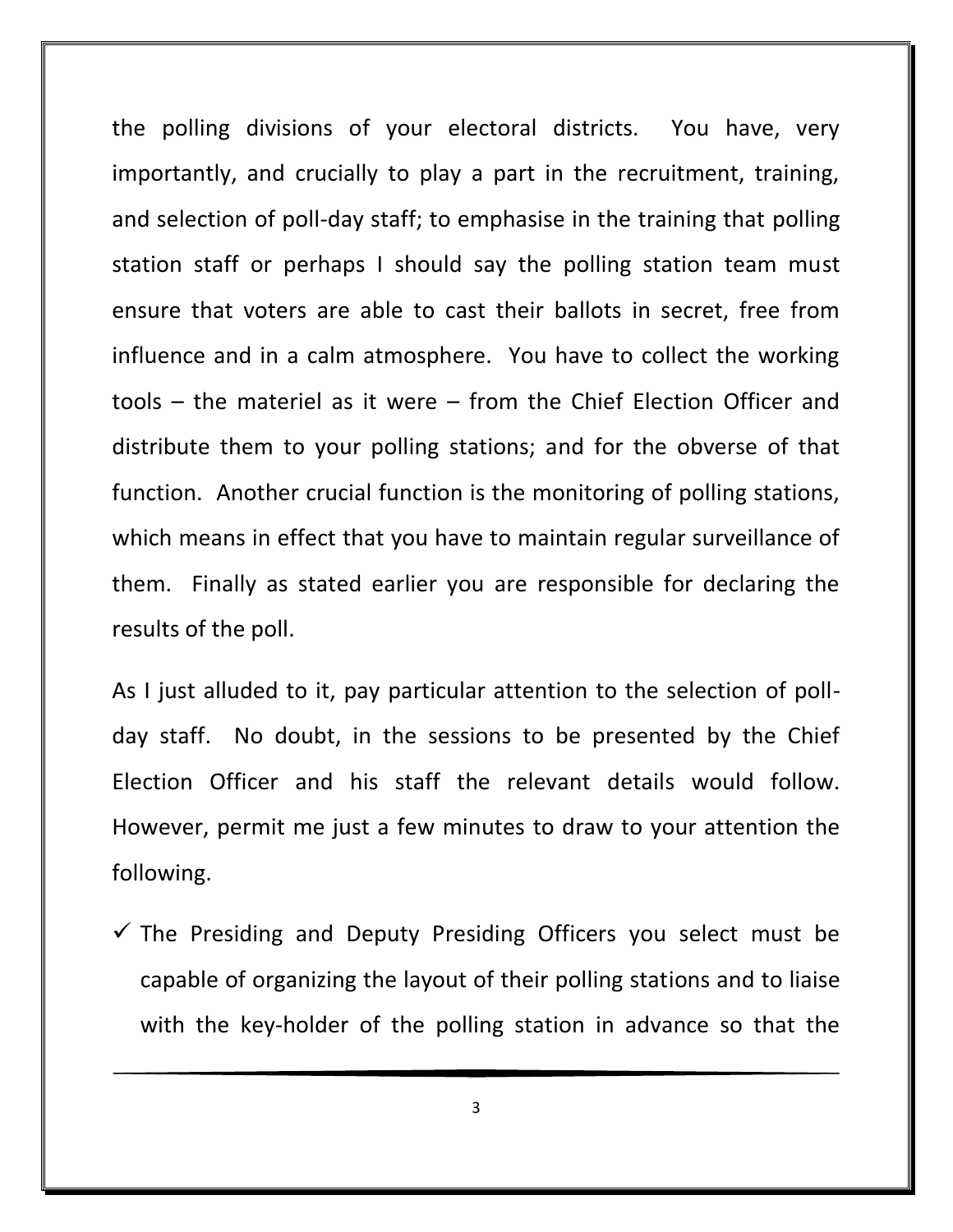station can be opened promptly on time; who can be polite and professional in dealing with voters, candidates and agents; who would be able to account and be responsible for ballot papers; who can ensure that proper procedures are followed for voting; who can ensure that candidates and agents or anyone else do not interfere with the voting process; who can ensure that all signs and notices are clear and visible; and who are likely to be able to maintain order in the polling station.

 $\checkmark$  Similarly in the case of Poll Clerks, choose only those who understand and agree that first of all they are members of a team and as such must assist the Presiding and Deputy Presiding Officers in the organization and layout of the polling station to which they are assigned. Choose those who like their Presiding and Deputy Presiding Officers must be polite and professional in dealing with voters, candidates and agents; who would be able to act impartially at all times; who will be able to check and mark electoral numbers in the register of electors; who will ensure that voters cast their ballots in secret; who will maintain the secrecy of the ballot at all times; and who can answer voters questions where appropriate, in a friendly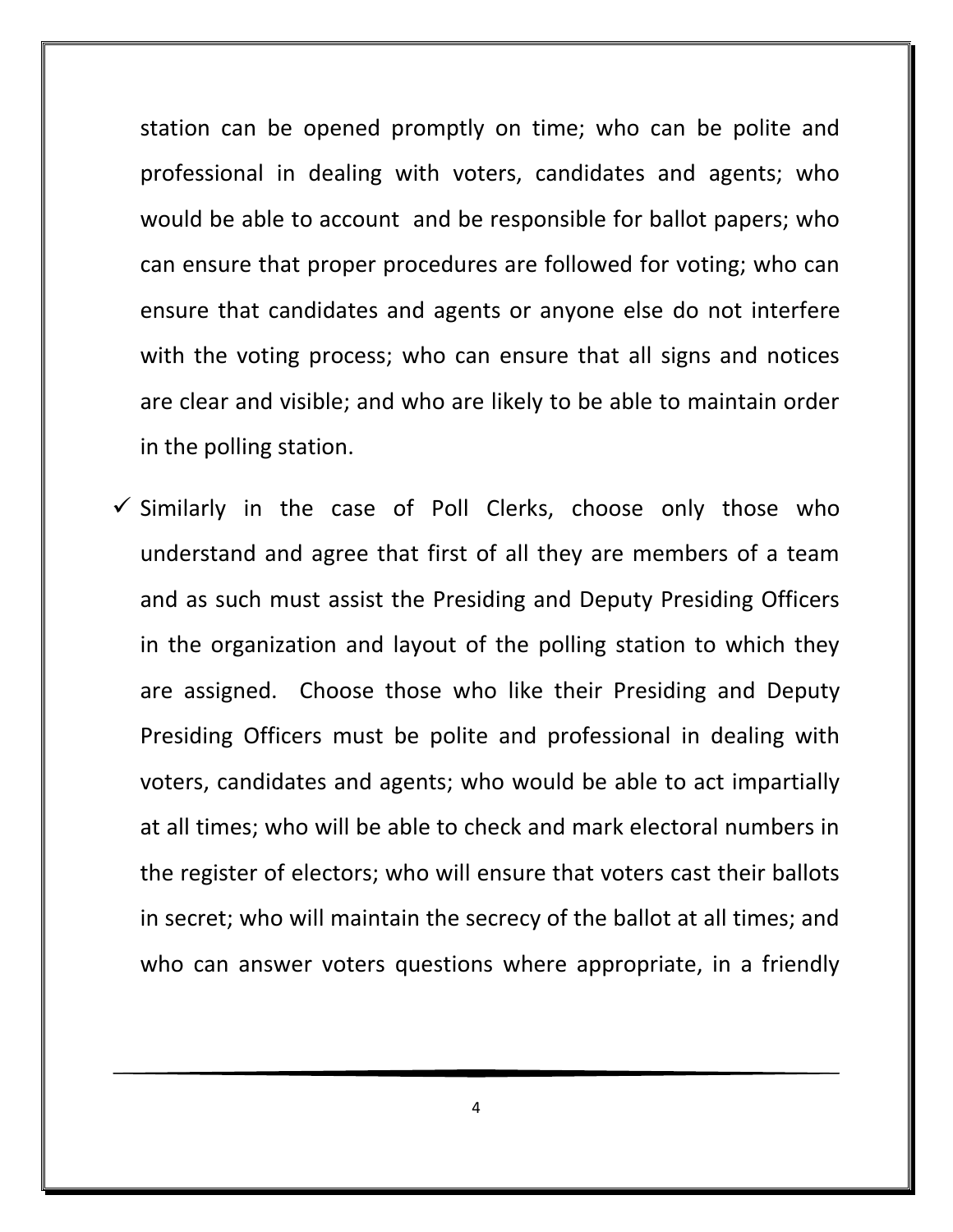and profession way. In short ladies and gentlemen, select intelligent people; they may not necessarily make the highest marks.

When I addressed Returning Officers on the occasion of the distribution of Writs for the 2007 Parliamentary election I made reference to the scam of the so-called revolving ballot associated with special voting. Since then the Commission took action to modify the procedure for special voting which essentially entailed avoidance of sending ballot papers through the mail. About three weeks ago we received a draft of the new Rules but as a consequence of the snap poll they cannot be put into effect at this time. I would just like the staff doing the training to pay particular attention to the fact that since in the existing arrangement the ballot papers would have been marked with the initial letters of the Returning Officers who issued them in the first place, it behoves the election officer in charge of the ballot box i.e. the Ballotbox Poll Clerk to ensure that the ballot paper of an elector voting in a regular polling station should bear only the initials of either the Deputy Presiding Officer or his nominee and not those of a Returning Officer or anybody else's.

Of course this means that in the training sessions of both the Trainers of the Trainees and of the Trainees, special attention must be paid to

5